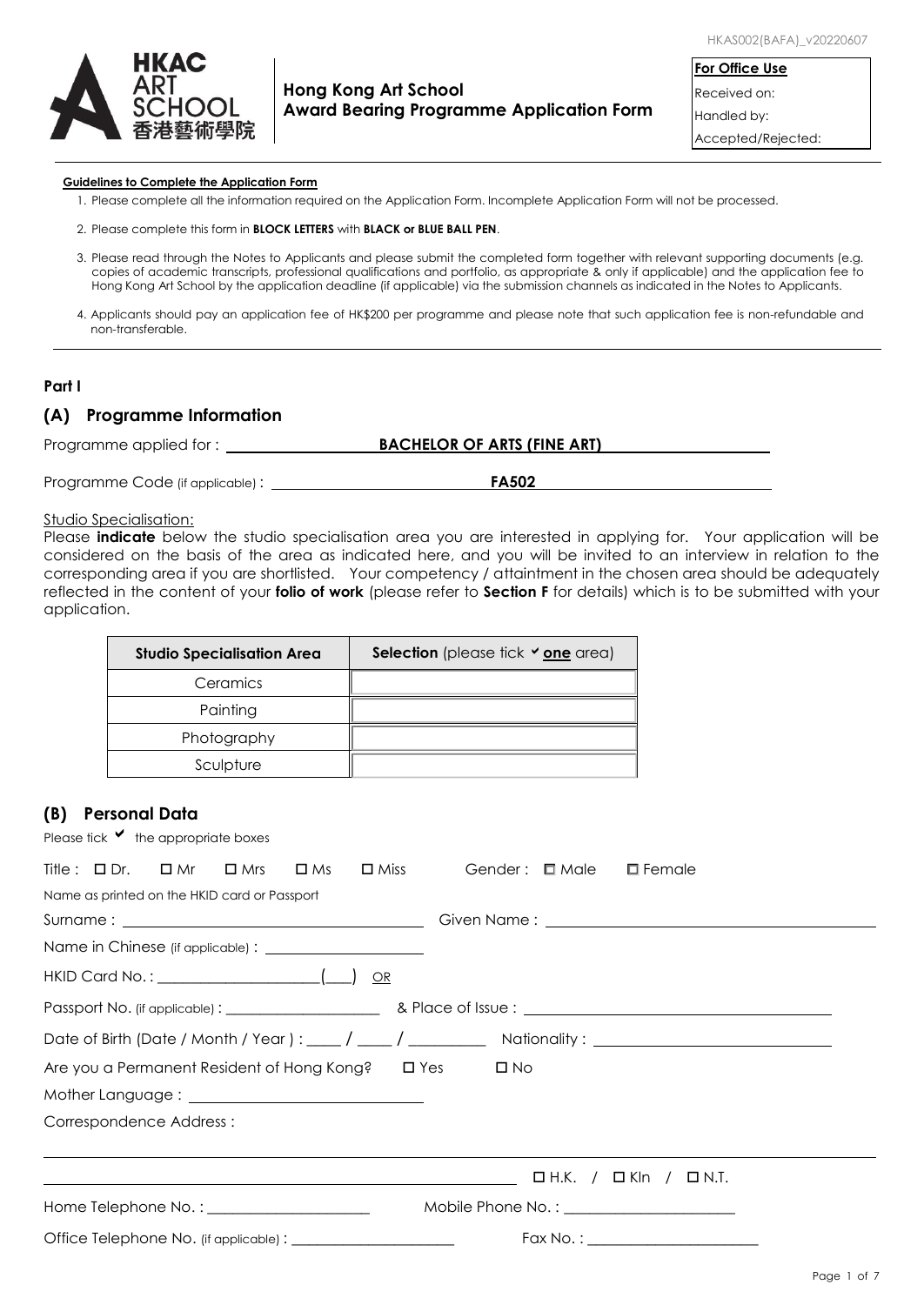|                                                      | <u> 1989 - Jan Samuel Barbara, margaret e a seu a componente de la componentación de la componentación de la compo</u> | $\Box$ H.K. / $\Box$ Kln /<br>$\Box$ N.T.           |
|------------------------------------------------------|------------------------------------------------------------------------------------------------------------------------|-----------------------------------------------------|
| Occupation (if applicable):                          |                                                                                                                        |                                                     |
| $\Box$ Art & Design                                  | $\square$ Business Management                                                                                          | □ Computer / Technology                             |
| $\Box$ Education                                     | $\square$ Engineering                                                                                                  | □ Sales / Customer Service                          |
| $\square$ Social Services                            | $\square$ Student                                                                                                      | $\Box$ Others ___________________                   |
| (C) Educational Background                           |                                                                                                                        |                                                     |
| Please tick $\vee$ the appropriate boxes             |                                                                                                                        |                                                     |
| $\Box$ Form 5 / HKCEE                                | SS3 / HKDSE<br>$\Box$                                                                                                  | Matriculation (F.6 / F.7)<br>□                      |
| Tertiary/Post-Secondary Education                    |                                                                                                                        |                                                     |
| $\Box$ Master Degree or above $\Box$ Bachelor Degree |                                                                                                                        | □ Higher Diploma / Associate Degree or equivalent ) |
| ш                                                    |                                                                                                                        |                                                     |

Institutions attended from Secondary School level and above in chronological order

|      | <b>Dates of Attendance</b><br>(Month / Year) | <b>School / Tertiary Institution</b><br><b>Attended</b> | <b>Qualifications obtained,</b><br>with classification, | <b>Date of Award</b><br>(Month/Year) |  |
|------|----------------------------------------------|---------------------------------------------------------|---------------------------------------------------------|--------------------------------------|--|
| From | To                                           |                                                         | Major and Minor subjects (if any)                       |                                      |  |
|      |                                              |                                                         |                                                         |                                      |  |
|      |                                              |                                                         |                                                         |                                      |  |
|      |                                              |                                                         |                                                         |                                      |  |
|      |                                              |                                                         |                                                         |                                      |  |
|      |                                              |                                                         |                                                         |                                      |  |
|      |                                              |                                                         |                                                         |                                      |  |
|      |                                              |                                                         |                                                         |                                      |  |
|      |                                              |                                                         |                                                         |                                      |  |
|      |                                              |                                                         |                                                         |                                      |  |
|      |                                              |                                                         |                                                         |                                      |  |
|      |                                              |                                                         |                                                         |                                      |  |

Are you currently studying other award-bearing programme (e.g. sub-degree / bachelor degree programmes) in Hong Kong Art School and /or other institutions?

Yes No

If Yes, please provide details:

Name of the institution:\_\_\_\_\_\_\_\_\_\_\_\_\_\_\_\_\_\_\_\_\_\_\_\_\_\_\_\_\_\_\_\_\_\_\_\_\_\_\_\_\_\_\_\_\_\_\_\_\_\_\_\_\_\_\_\_\_\_\_\_\_\_\_\_\_\_\_\_\_\_\_

Name of programme:\_\_\_\_\_\_\_\_\_\_\_\_\_\_\_\_\_\_\_\_\_\_\_\_\_\_\_\_\_\_\_\_\_\_\_\_\_\_\_\_\_\_\_\_\_\_\_\_\_\_\_\_\_\_\_\_\_\_\_\_\_\_\_\_\_\_\_\_\_\_\_\_

Expected graduation date:\_\_\_\_\_\_\_\_\_\_\_\_\_\_\_\_\_\_\_\_\_\_\_\_\_\_\_\_\_\_\_\_\_\_\_\_\_\_\_\_\_\_\_\_\_\_\_\_\_\_\_\_\_\_\_\_\_\_\_\_\_\_\_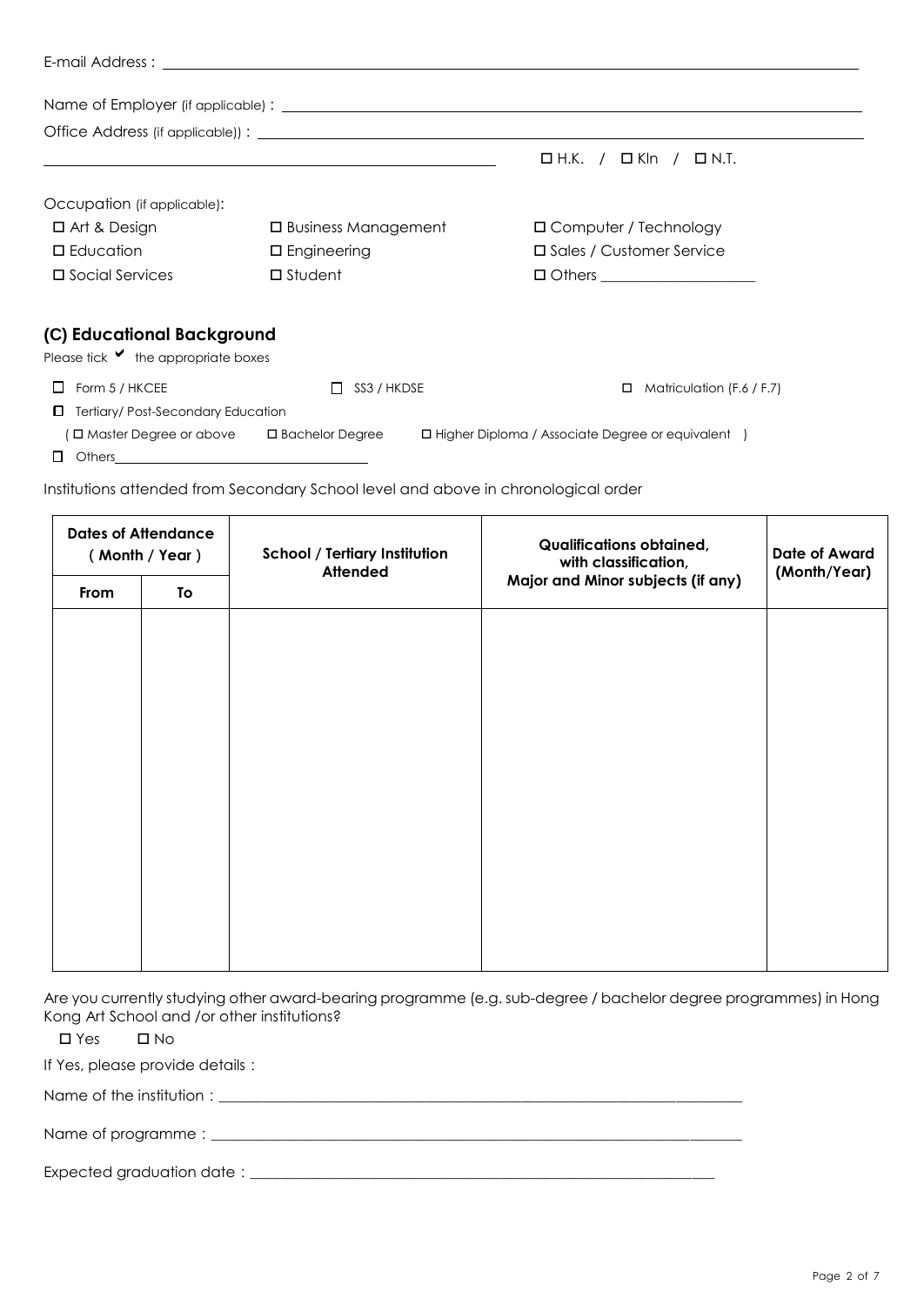# **(D) Relevant Working Experience**

Please provide information of relevant working experience in chronological order for consideration of your application as appropriate

|      | <b>Date</b><br>(Date / Month / Year) | <b>Employment Institution /</b> | Appointment held &       | Full Time /      |
|------|--------------------------------------|---------------------------------|--------------------------|------------------|
| From | To                                   | Organization                    | <b>Outline of Duties</b> | <b>Part Time</b> |
|      |                                      |                                 |                          |                  |
|      |                                      |                                 |                          |                  |
|      |                                      |                                 |                          |                  |
|      |                                      |                                 |                          |                  |
|      |                                      |                                 |                          |                  |
|      |                                      |                                 |                          |                  |
|      |                                      |                                 |                          |                  |
|      |                                      |                                 |                          |                  |
|      |                                      |                                 |                          |                  |
|      |                                      |                                 |                          |                  |
|      |                                      |                                 |                          |                  |
|      |                                      |                                 |                          |                  |
|      |                                      |                                 |                          |                  |
|      |                                      |                                 |                          |                  |
|      |                                      |                                 |                          |                  |
|      |                                      |                                 |                          |                  |

# **(E) Professional Membership**

| Name of<br><b>Professional Body</b> | <b>Name of Award</b> | How it is obtained<br>(e.g. by examination) | <b>Date of Award</b><br>(Month /Year) |
|-------------------------------------|----------------------|---------------------------------------------|---------------------------------------|
|                                     |                      |                                             |                                       |
|                                     |                      |                                             |                                       |
|                                     |                      |                                             |                                       |
|                                     |                      |                                             |                                       |
|                                     |                      |                                             |                                       |

# **(F) Folio Requirement**

A folio of your work, in the form of digital device (applicable to in person submission, e.g. USB drive) / digital file (applicable to online submission, e.g. PDF/JPEG format), is required with the application.

The folio of work is expected to demonstrate ability in the discipline, originality, innovation and experimental resolution of projects as well as evidence of basic technical competence. The folio of work should include a maximum of 10 digital images formatted in PDF/JPEG files, each of them with no larger than 2MB of size.

(Please note that the folio of work will not be returned.)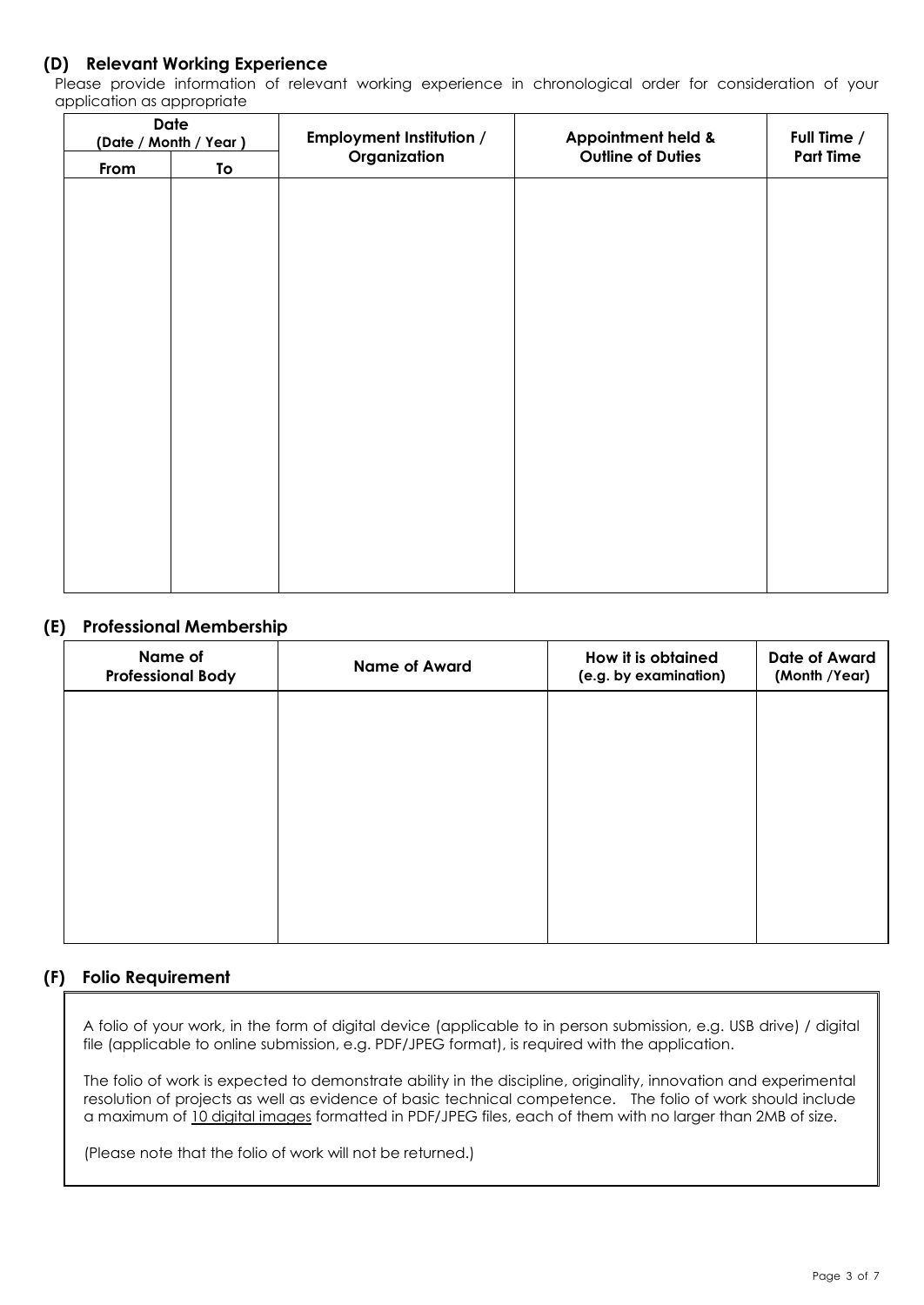# **(G) Supplement Information**

Please enter information which is relevant to your application

Please state reasons for applying the programme, and what do you expect to learn from the programme. You may attach separate sheets for explanation if necessary.

# **(H) Payment Method of Application Fee**

Please tick  $\blacktriangledown$  the appropriate boxes

 $\Box$  1. Cash

Only applicable to enrolment made in person at the Enrolment Office of Hong Kong Art School

#### 2. Cheque / Bank Draft

Cheque No. / Bank Draft No. : **INCO 1998** Issuing Bank (Cheque / Bank Draft should be made payable to the **Hong Kong Arts Centre** )

### □ 3. Bank Account Transfer

Please transfer the payment to the following bank account, and email us the remittance advice with your name and programme code ("FA502" for Bachelor progamme) quoted, along with the duly completed application form to application@hkac.org.hk

Bank Name: HSBC (004) Bank Account No.: 022-009575-001 Account Name: Hong Kong Arts Centre 香港藝術中心

\*Please be reminded that all bank charges incurred (if applicable) would be absorbed by the applicant/payment sender.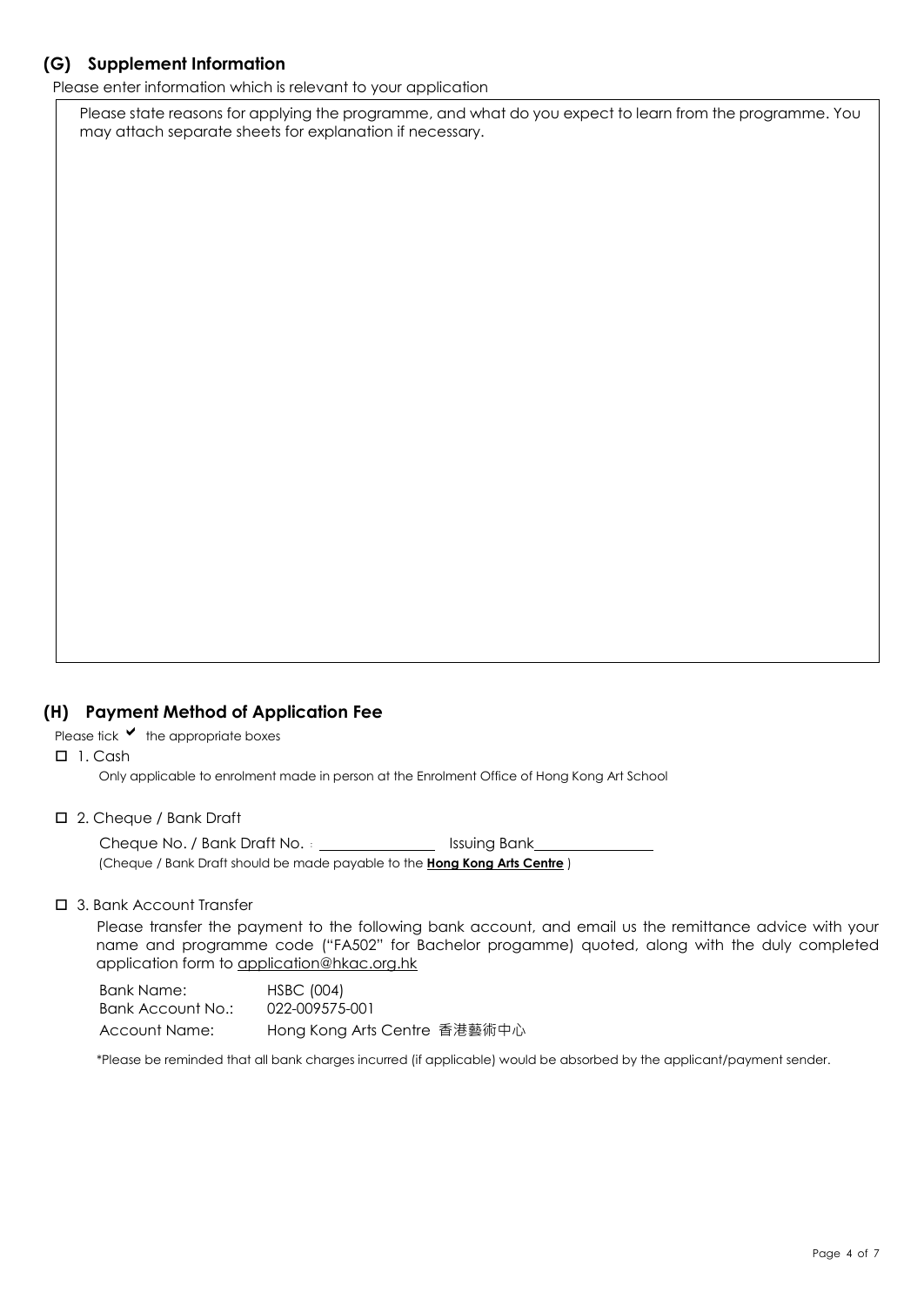# **(I) Emergency Contact**

|                | staff of Hong Kong Art School upon your enrolment into the programme. |               | The following personal data will solely be for the purpose of emergency contact and will only be handled by |
|----------------|-----------------------------------------------------------------------|---------------|-------------------------------------------------------------------------------------------------------------|
| Contact Person |                                                                       |               | (Chinese)                                                                                                   |
|                |                                                                       |               | (English)                                                                                                   |
| Relationship   | $\Box$ Parents                                                        | $\Box$ Spouse |                                                                                                             |
|                | $\sqcap$ Children                                                     | $\Box$ Others |                                                                                                             |
| Contact No.    |                                                                       |               |                                                                                                             |

## **(J) Special Assistance from School (if required)**

If you require special needs, mainly in terms of physical disability<sup>1</sup>, please indicate the related nature and degree, and the way you hope the School to assist; subject to feasibility and availability of the related facilities, the School would try to facilitate the related arrangements whenever possible. <sup>1</sup> Applicants with a disability are considered on equal terms with other applicants.

# **(K) Declaration**

- 1. I declare that the information given in this application is, to the best of my knowledge, accurate and complete. I understand that any **false or misleading information** will lead to **disqualification** of my application and cancellation of subsequent enrolment in Hong Kong Art School, and any fees paid will not be refunded.
- 2. I have read and understood the Notes to Applicants and Enrolment Information and agreed to abide by Hong Kong Art School regulations.
- 3. I enclose same sheets of supplementary notes and documentary copies in support of my application.

Signature : \_\_\_\_\_\_\_\_\_\_\_\_\_\_\_\_\_\_\_\_\_\_\_\_\_\_\_\_\_\_\_\_\_\_\_\_\_\_\_\_\_\_\_\_\_\_\_\_\_\_ Date : \_\_\_\_\_\_\_\_\_\_\_\_\_\_\_\_\_\_\_\_\_\_\_\_\_\_\_\_\_\_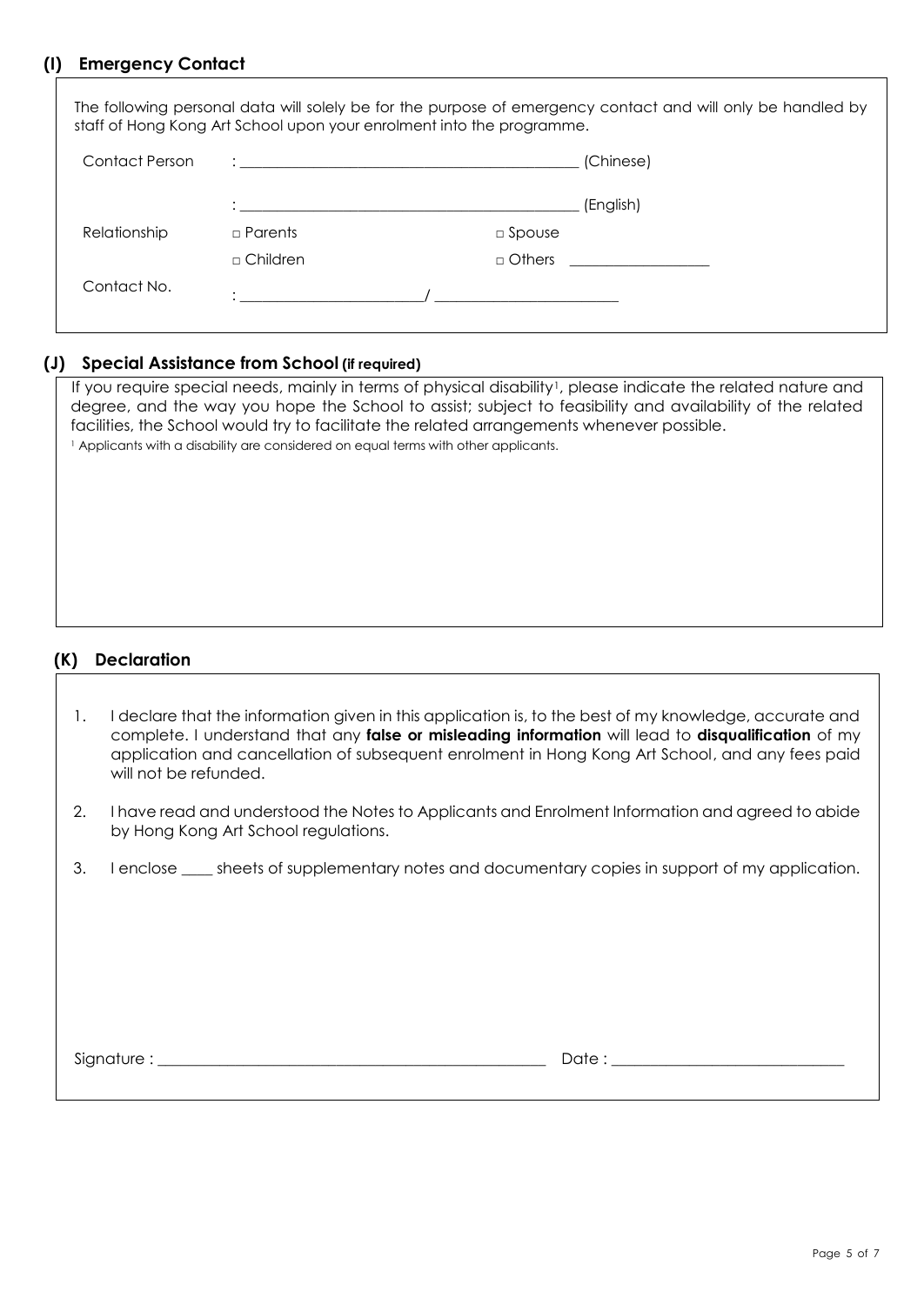## **Part 2 (Optional)**

# **Statistical Information**

The following questionnaire is for internal statistical purpose only, and it allows us to know more about you. Please put a tick  $\checkmark$  in the boxes where appropriate.

1. How did you learn about HKAS programme? (can tick more than one choice if appropriate)

## **School Events:**

|                                                                                   | □ Programme Seminar<br>$\square$ Information Day<br><b>D</b> Alumni Exhibition<br>□ Exhibition at The Gallery of Hong Kong Art School<br>□ Exhibition at The Jockey Club Atrium of HKAC | □ Graduate Exhibition / Showcase<br>□ Onsite Student Recruitment<br>$\Box$ Fine Art Asia |                                                      |                                                  |
|-----------------------------------------------------------------------------------|-----------------------------------------------------------------------------------------------------------------------------------------------------------------------------------------|------------------------------------------------------------------------------------------|------------------------------------------------------|--------------------------------------------------|
|                                                                                   | Website/Social Media:                                                                                                                                                                   |                                                                                          |                                                      |                                                  |
|                                                                                   | □ Hong Kong Art School Website<br>□ HKAS Facebook<br>□ HKAS Youtube                                                                                                                     | □ Hong Kong Arts Centre Website<br>□ Google<br>□ Pixelbread                              |                                                      | □ Yahoo! Hong Kong<br>$\Box$ HKAS Instagram      |
|                                                                                   | Newspapers/Publications:                                                                                                                                                                |                                                                                          |                                                      |                                                  |
|                                                                                   | □ South China Morning Post<br>□ Hong Kong Economic Times<br>□ Metro Daily<br>$\square$ Metropop                                                                                         | $\square$ Sing Tao Daily<br>$\square$ Ming Pao<br>□ Headline Daily<br>□ U Magazine       | □ Oriental Daily<br>$\Box$ ArtsLink<br>$\Box$ ARTMAP | □ Hong Kong Economic Journal<br>$\square$ ampost |
|                                                                                   | Others:                                                                                                                                                                                 |                                                                                          |                                                      |                                                  |
|                                                                                   | □ Referrals by Friends / Relatives □ Referrals by HKAS Students / Alumni<br>□ Referrals by Teachers                                                                                     | □ HKAS Emailer                                                                           |                                                      | □ HKAC Emailer                                   |
| 2.                                                                                | Have you taken any course / programme or joined any activity at Hong Kong Art School before?                                                                                            |                                                                                          | $\square$ No                                         |                                                  |
| 3.<br>Which of the following employment / business group(s) do you belong to now? |                                                                                                                                                                                         |                                                                                          |                                                      |                                                  |
|                                                                                   | $\Box$ Arts / Arts Management<br>□ Movie / TV Production<br>□ Information Technology                                                                                                    | □ Advertising / Design<br><b>D</b> Education                                             |                                                      |                                                  |
|                                                                                   |                                                                                                                                                                                         |                                                                                          |                                                      |                                                  |

**Thank You!**